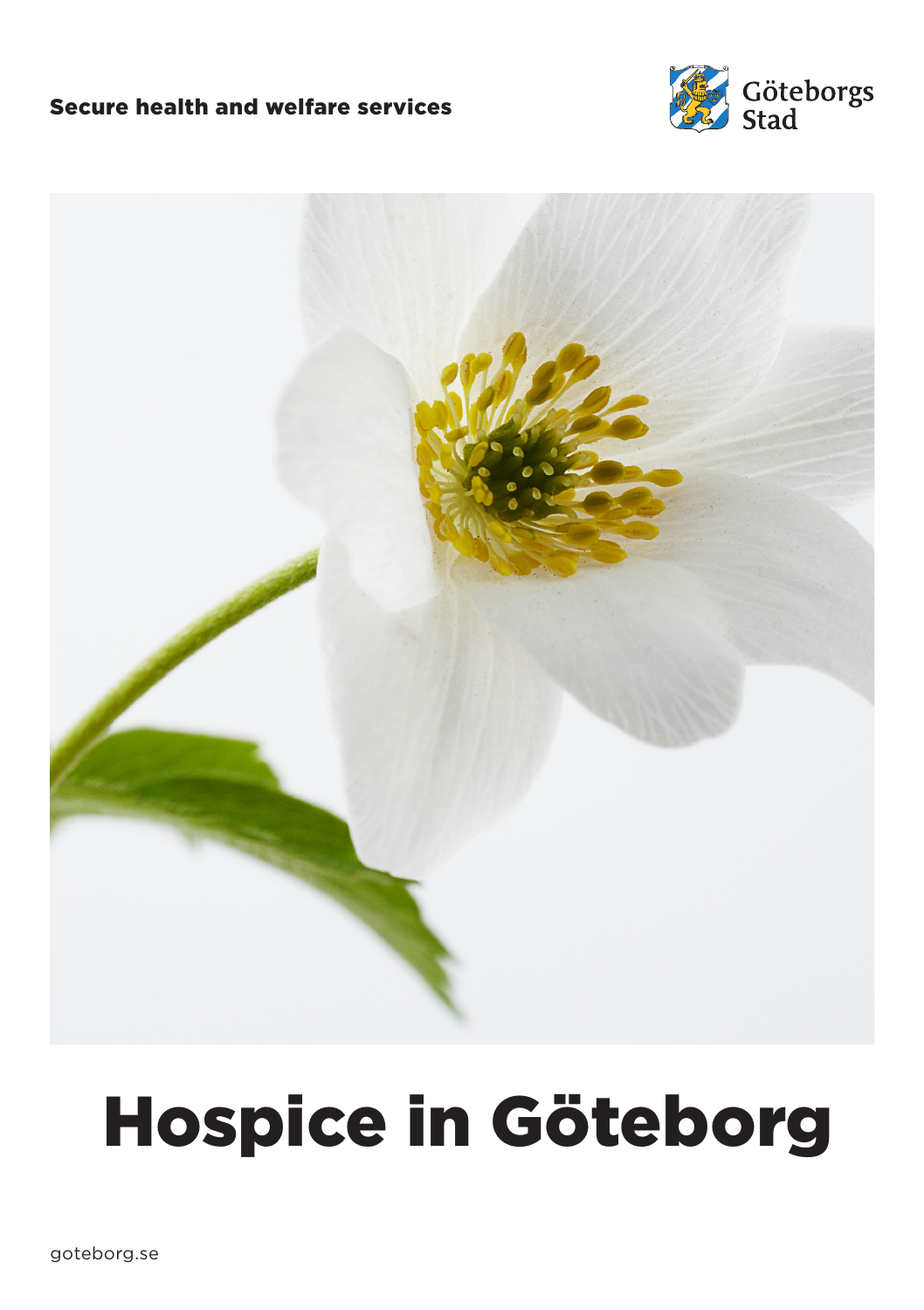# Palliative care in the final stage of life

Palliative care is care to improve the quality of life for people in the final stage of life. Palliative care is a team approach to care that aims to help both the patient and the patient's family. The aim is that you should receive the best possible quality of life during the final stage of life.

You can receive palliative care at a hospice or even in hospital, at a special home or in your own home.

At a hospice the staff is specially trained in the field of palliative care. The environment is homely and there is time to talk about things that are important to you.

# There are three hospices in Göteborg

- » Kålltorps hospice, owned by the City of Göteborg
- » Helhetsvården Bräcke Diakoni, run by a foundation
- » Änggårdens hospice, run by a foundation
- In total, there are 30 places available.

### Hospice in Göteborg handles the coordination

We who work at Hospice in Göteborg coordinate the allocation of places at the hospices in Göteborg. When we receive your application, one of our administrators contacts you or your carers. We make an assessment of your illness and your needs. Sometimes we also make a personal visit.

The administrators at Hospice in Göteborg have regular contacts with various care-givers in the City of Göteborg. If you have any questions about hospices or about your application, you are welcome to get in touch with Hospice in Göteborg.

#### Applying for a place in a hospice

You can apply for a place at a hospice yourself. Send in a doctor's certi-ficate together with your application. If you live outside of Göteborg, you can apply for a place by contacting the aid assessor in your home municipality.



### What happens when you get a place in a hospice

- » When you are offered a place, you can say no and still remain in a queue as applicant. You can also make an early application that will rest until you actually need a place in a hospice.
- » First and foremost we offer places in the City of Göteborg hospice in Kålltorp.
- » When you are in a hospice, we make an assessment of your care needs once a month.
- » The fee you are charged is SEK 125 per day.
- » A hospice is not regarded as accommodation, and therefore you will keep your accommodation during your stay in the hospice.